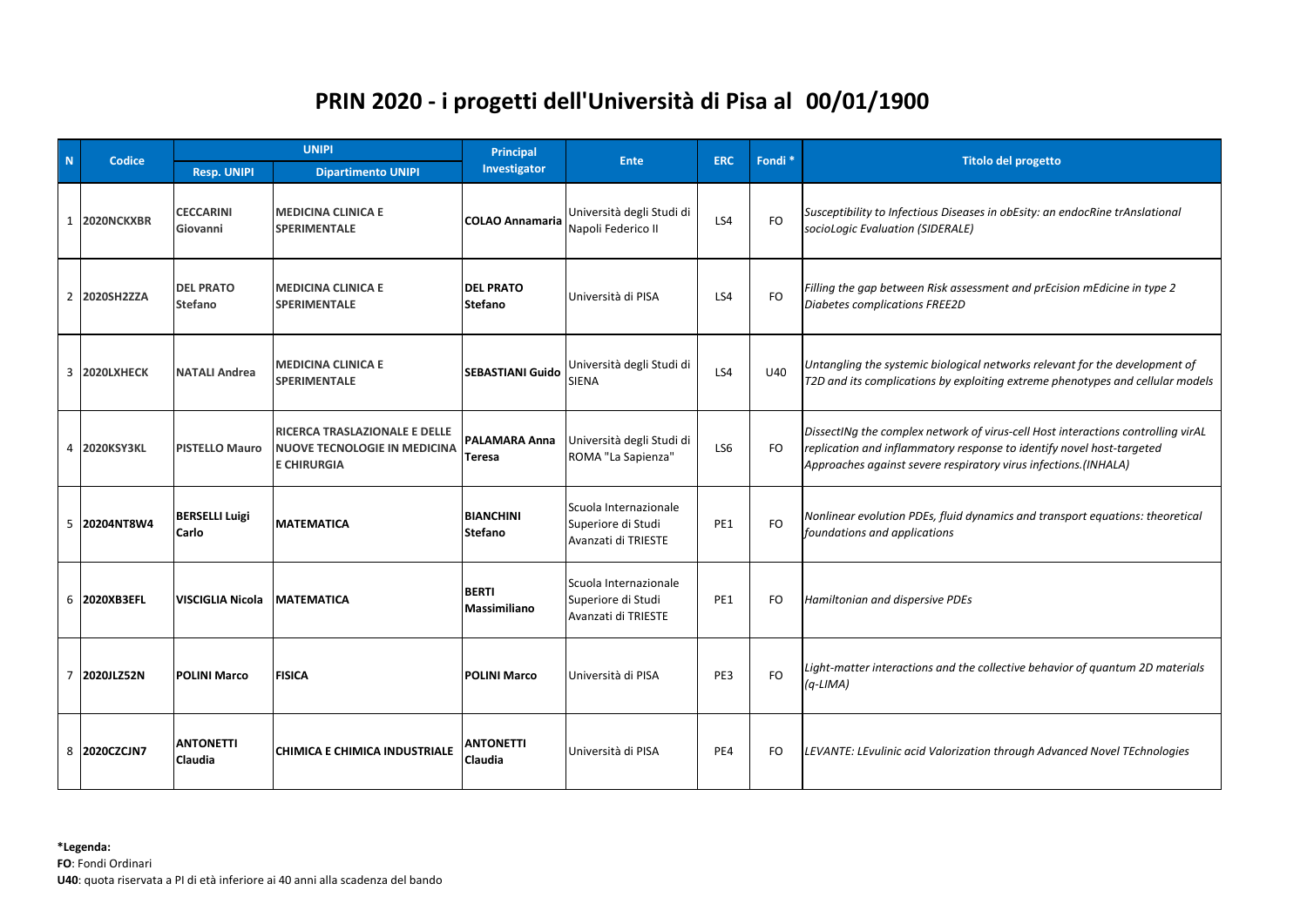| N. | Codice        | <b>UNIPI</b>                      |                                                                                       | Principal                                    | <b>Ente</b>                           | <b>ERC</b>      | Fondi <sup>*</sup> | <b>Titolo del progetto</b>                                                                                                                                                                                                                    |
|----|---------------|-----------------------------------|---------------------------------------------------------------------------------------|----------------------------------------------|---------------------------------------|-----------------|--------------------|-----------------------------------------------------------------------------------------------------------------------------------------------------------------------------------------------------------------------------------------------|
|    |               | <b>Resp. UNIPI</b>                | <b>Dipartimento UNIPI</b>                                                             | Investigator                                 |                                       |                 |                    |                                                                                                                                                                                                                                               |
|    | 9 2020HTSXMA  |                                   | LIPPARINI Filippo CHIMICA E CHIMICA INDUSTRIALE                                       | <b>BLOINO Julien</b><br><b>Roland Michel</b> | Scuola Normale<br>Superiore di PISA   | PE4             | FO                 | Photoreactive Systems upon Irradiation: Modelling and Observation of<br>Vibrational Interactions with the Environment (PSI-MOVIE)                                                                                                             |
|    | 10 2020MNZ579 | <b>MODUGNO</b><br>Francesca       | CHIMICA E CHIMICA INDUSTRIALE                                                         | <b>MODUGNO</b><br>Francesca                  | Università di PISA                    | PE4             | FO                 | Sustainable Preservation Strategies for Street Art - SuPerStAr                                                                                                                                                                                |
|    | 11 2020428LS8 |                                   | SALVATORI Enrica CIVILTA' E FORME DEL SAPERE                                          | <b>PALLESCHI</b><br>Vincenzo                 | Consiglio Nazionale<br>delle Ricerche | PE4             | FO.                | UNDERLANDSCAPE: a multi-analytic approach to the study, conservation and<br>valorization of the underground historical environment and the surrounding<br>landscape                                                                           |
|    | 12 2020P9KBKZ | <b>TADDEI Marco</b>               | CHIMICA E CHIMICA INDUSTRIALE   FUOCO Alessio                                         |                                              | Consiglio Nazionale<br>delle Ricerche | PE5             | U40                | (Per-)fluorinate D metal-Organic frameworks-based Mixed matrlx membraNes<br>for large-scale carbon diOxide separation. (doMino)                                                                                                               |
|    | 13 2020AA9N4M | <b>DESIDERI</b><br><b>Umberto</b> | INGEGNERIA DELL'ENERGIA, DEI<br>SISTEMI, DEL TERRITORIO E DELLE<br><b>COSTRUZIONI</b> | <b>DESIDERI Umberto Università di PISA</b>   |                                       | PE8             | FO.                | Technical, Environmental and Socio-Economic study of power-to-fuel solutions<br>for a sustainable path towards a green future: achieving 80% renewable electric<br>energy and 40% renewable primary energy supply within the next two decades |
|    | 14 2020YL3FB3 | <b>VAGLINI Gigliola</b>           | <b>INGEGNERIA DELL'INFORMAZIONE BRUNESE Luca</b>                                      |                                              | Università degli Studi<br>del MOLISE  | LS7             | FO                 | REASONING: foRmal mEthods for computAtional analySis for diagnOsis and<br>progNosis in imagING                                                                                                                                                |
|    | 15 2020239N53 | <b>ZAMBITO Ylenia</b>             | <b>FARMACIA</b>                                                                       | <b>CARTA Antonio</b>                         | Università degli Studi di<br>SASSARI  | LS7             | FO.                | Development of VEGFR/Tubulin and Efflux Pump inhibitors loaded on stimuli-<br>responsive cell membrane coated Nanocarriers for the treatment of Metastatic<br>Cancers                                                                         |
|    | 16 20209KY3Y7 | <b>DANESI Romano</b>              | <b>MEDICINA CLINICA E</b><br>SPERIMENTALE                                             | <b>DANESI Romano</b>                         | Università di PISA                    | LS7             | FO                 | A multiparametric approach based on circulating biomarkers to monitor<br>response and immune-related adverse reactions to immunotherapy of cancer                                                                                             |
|    | 17 2020WSCSLZ | <b>PELLEGRINI Silvia</b>          | <b>MEDICINA CLINICA E</b><br><b>SPERIMENTALE</b>                                      | <b>VITIELLO</b><br><b>Benedetto</b>          | Università degli Studi di<br>TORINO   | LS <sub>2</sub> | FO.                | Hot for genes – the role of brain gene expression in identifying antisocial<br>developmental trajectories and malleable risk factors for preventive<br>interventions                                                                          |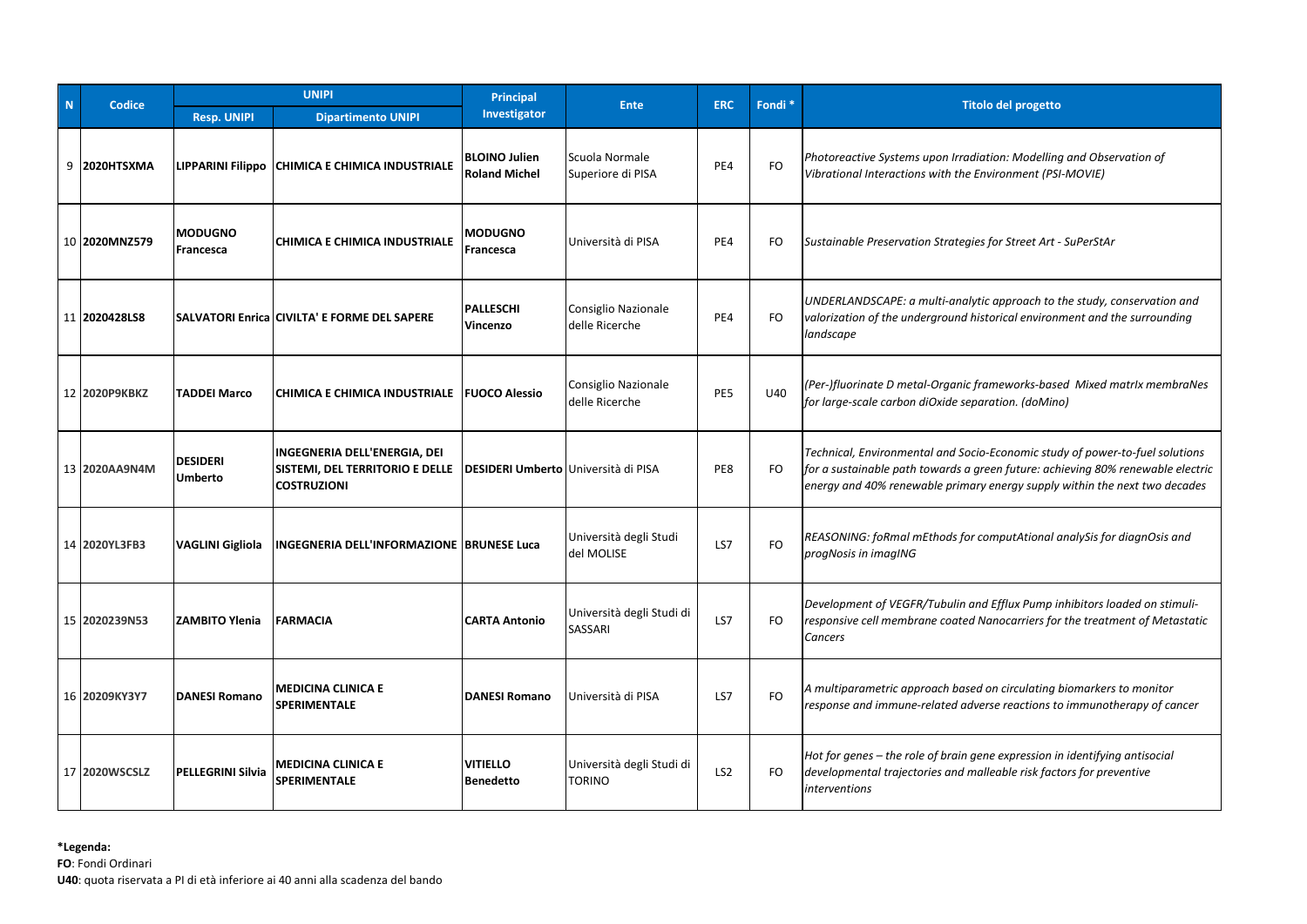| N. | Codice               | <b>UNIPI</b>                                |                                                       | Principal                                 | <b>Ente</b>                                | <b>ERC</b>      | Fondi <sup>*</sup> | <b>Titolo del progetto</b>                                                                                                                                                                                                                             |
|----|----------------------|---------------------------------------------|-------------------------------------------------------|-------------------------------------------|--------------------------------------------|-----------------|--------------------|--------------------------------------------------------------------------------------------------------------------------------------------------------------------------------------------------------------------------------------------------------|
|    |                      | <b>Resp. UNIPI</b>                          | <b>Dipartimento UNIPI</b>                             | Investigator                              |                                            |                 |                    |                                                                                                                                                                                                                                                        |
|    | <b>18 2020WMSNBL</b> | MAYA-<br><b>VETENCOURT</b><br>José Fernando | <b>BIOLOGIA</b>                                       | <b>BENFENATI Fabio</b>                    | Università degli Studi di<br><b>GENOVA</b> | LS5             | FO.                | WIRELESS AND NON-GENETIC PHOTOSTIMULATION OF NEURONS BY CELL-<br>SPECIFIC TARGETING OF PHOTOVOLTAIC NANOPARTICLES: APPLICATION TO<br>NEURODEGENERATIVE DISEASES OF RETINA AND BRAIN                                                                    |
|    | 19 2020H5JWBH        | <b>GIUNCHI Dimitri</b>                      | <b>BIOLOGIA</b>                                       | <b>CARERE Claudio</b>                     | Università degli Studi<br>della TUSCIA     | LS8             | <b>FO</b>          | FALCOROBOT: Collective and individual responses of avian flocks to robotic<br>predators                                                                                                                                                                |
|    | 20 2020J3W3WC        | <b>NICCOLINI</b><br>Federico                | <b>SCIENZE POLITICHE</b>                              | <b>ZANE Lorenzo</b>                       | Università degli Studi di<br>PADOVA        | LS8             | FO                 | Preserving coastal marine ecosystem functions and services under climate<br>change pressure and overfishing                                                                                                                                            |
|    | 21 2020F5Z9CB        | <b>LAZZERONI</b><br>Michela                 | <b>ICIVILTA' E FORME DEL SAPERE</b>                   | <b>DANSERO Egidio</b>                     | Università degli Studi di<br>TORINO        | SH <sub>2</sub> | <b>FO</b>          | <b>EMPLACING FOOD. Narratives, policies and spaces in Italy. Rethinking the</b><br>territorial dimensions of food, in the challenges of justice, sustainability, cultural<br>identity and local development.                                           |
|    | 22 20204N3WCX        |                                             | MINIACI Gianluca CIVILTA' E FORME DEL SAPERE          | <b>LANERI Nicola</b><br>Giovanni          | Università degli Studi di<br>CATANIA       | SH <sub>6</sub> | FO.                | Godscapes: Modeling Second Millennium BCE Polytheisms in the Eastern<br>Mediterranean                                                                                                                                                                  |
|    | 23 2020J7A89R        | <b>POLONI Alma</b>                          | <b>ICIVILTA' E FORME DEL SAPERE</b>                   | <b>GAMBERINI</b><br>Andrea                | Università degli Studi di<br><b>MILANO</b> | SH <sub>6</sub> | FO                 | Nomina. Forenames in Late Medieval Italy: a new approach to social and<br>political history.                                                                                                                                                           |
|    | 24 2020X24S9N        | <b>GUIDI Marco</b><br><b>Enrico Luigi</b>   | <b>IECONOMIA E MANAGEMENT</b>                         | <b>GUIDI Marco</b><br><b>Enrico Luigi</b> | Università di PISA                         | SH <sub>6</sub> | FO.                | LEXECON. The Economic Teacher: A transnational and diachronic study of<br>treatises and textbooks of economics (18th to 20th century). Intra- and<br>interlingual corpus-driven and corpus-based analysis with a focus on lexicon and<br>argumentation |
|    | 25 2020RB8MT9        | <b>CELLA Roberta</b>                        | <b>FILOLOGIA, LETTERATURA E</b><br><b>LINGUISTICA</b> | <b>PALERMO</b><br><b>Massimo</b>          | Università per Stranieri<br>di SIENA       | SH <sub>5</sub> | FO                 | Geography and History of Italian Grammars (GeoStoGrammIt)                                                                                                                                                                                              |
|    | 26 2020H2EHFZ        | <b>TOMEI Gabriele</b>                       | <b>SCIENZE POLITICHE</b>                              | <b>AMBROSINI</b><br><b>Maurizio</b>       | Università degli Studi di<br><b>MILANO</b> | SH <sub>3</sub> | FO                 | Migrant remittances and transnational ties: care, social change and<br>development across borders (MIGREM)                                                                                                                                             |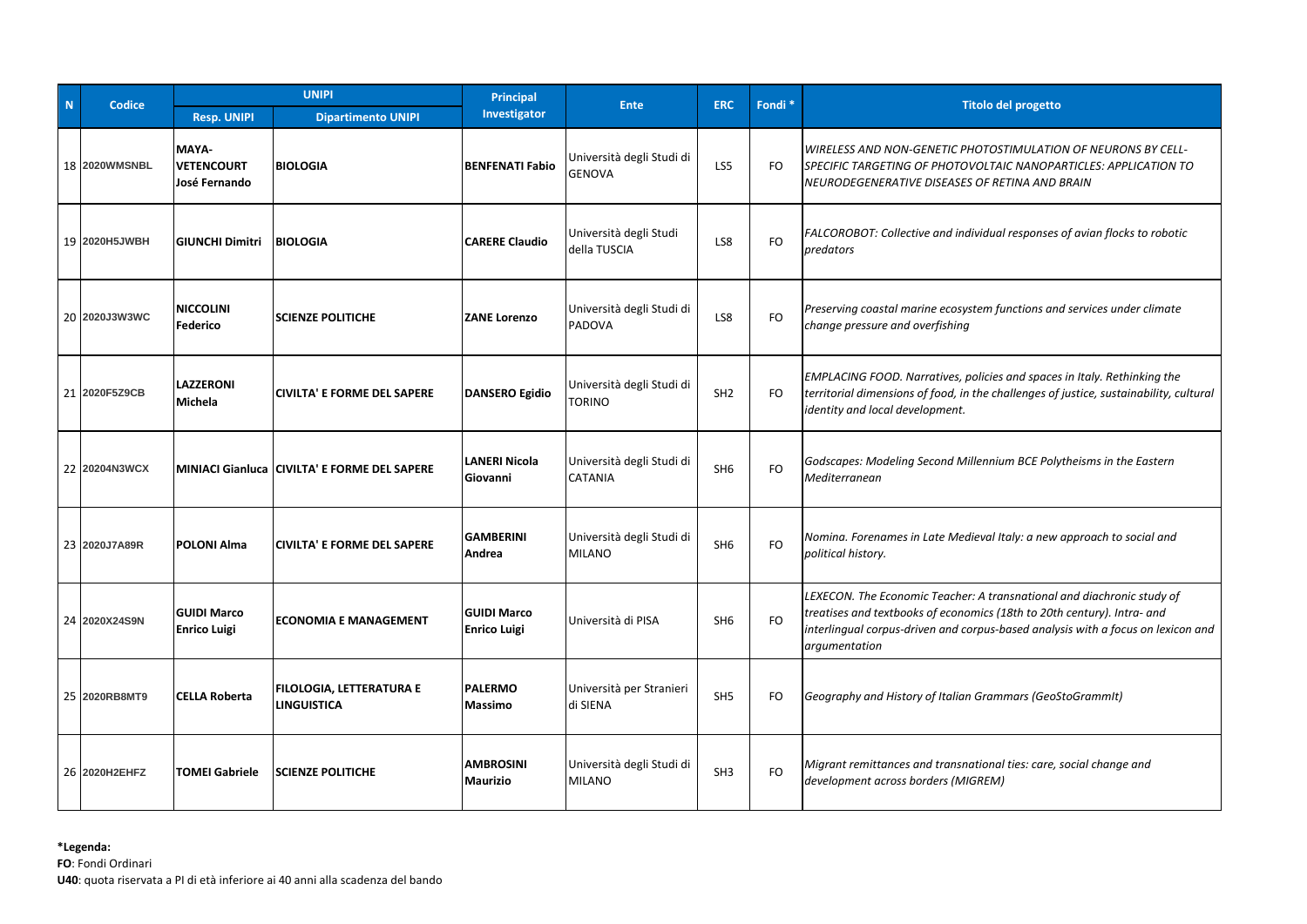| N | Codice        | <b>UNIPI</b>                                        |                                                     | Principal                                           | <b>Ente</b>                                 | <b>ERC</b>      | Fondi <sup>*</sup> | <b>Titolo del progetto</b>                                                                               |
|---|---------------|-----------------------------------------------------|-----------------------------------------------------|-----------------------------------------------------|---------------------------------------------|-----------------|--------------------|----------------------------------------------------------------------------------------------------------|
|   |               | <b>Resp. UNIPI</b>                                  | <b>Dipartimento UNIPI</b>                           | Investigator                                        |                                             |                 |                    |                                                                                                          |
|   | 27 2020BKWEXR | <b>BACCAGLINI-</b><br><b>FRANK Anna</b><br>Ethelwyn | <b>MATEMATICA</b>                                   | <b>BACCAGLINI-</b><br><b>FRANK Anna</b><br>Ethelwyn | Università di PISA                          | SH <sub>3</sub> | U40                | Dynamic Math for Inclusive Education (DynaMat)                                                           |
|   | 28 2020R4CJEK | <b>MUSUMECI</b><br>Giovanni                         | <b>SCIENZE DELLA TERRA</b>                          | <b>VIOLA Giulio</b>                                 | Università degli Studi di<br><b>BOLOGNA</b> | <b>PE10</b>     | Fo                 | FAULT ARCHITECTURE IN SPACE AND TIME - "FAST"                                                            |
|   | 29 2020542ET7 | <b>MARRONI</b><br><b>Michele</b>                    | <b>SCIENZE DELLA TERRA</b>                          | MARRONI Michele Università di PISA                  |                                             | <b>PE10</b>     | Fo                 | POEM-POligEnetic Mélanges: anatomy, significance and societal impact                                     |
|   | 30 2020WYL4NY |                                                     | <b>BIAGIONI Cristian SCIENZE DELLA TERRA</b>        | <b>BIAGIONI Cristian</b>                            | Università di PISA                          | <b>PE10</b>     | u40                | HYDROX - HYDRous- vs OXo-components in minerals: adding new pieces to the<br>Earth's H2O cycle puzzle    |
|   | 31 2020P8WE5S | <b>BRUSCHI Paolo</b>                                | <b>INGEGNERIA DELL'INFORMAZIONE ISELLA Giovanni</b> |                                                     | Politecnico di MILANO                       | PE7             | Fo                 | ElectRically-tunable spEctromeTer for vIsible-iNfrared rAdiation - RETINA                                |
|   | 32 20202C5XA9 | <b>FIDECARO</b><br><b>Francesco</b>                 | <b>FISICA</b>                                       | <b>FIDECARO</b><br><b>Francesco</b>                 | Università di PISA                          | PE9             | <b>FO</b>          | Toward high mass and high Z black holes at Sos Enattos, the Sardinian site for<br>the Einstein Telescope |
|   | 33 2020CJL288 | <b>ALBI Pasqualino</b>                              | <b>GIURISPRUDENZA</b>                               | <b>BROLLO Marina</b>                                | Università degli Studi di<br>UDINE          | SH1             | FO                 | INSPIRE - INCLUSION STRATEGIES THROUGH PARTICIPATION IN WORKPLACE<br>FOR ORGANIZATIONAL WELL-BEING       |
|   | 34 20205J2WZ4 | <b>CORSI Fulvio</b>                                 | <b>ECONOMIA E MANAGEMENT</b>                        | <b>CORSI Fulvio</b>                                 | Università di PISA                          | SH1             | <b>FO</b>          | Dynamic models for a fast changing world: An observation-driven approach to<br>time-varying parameters   |